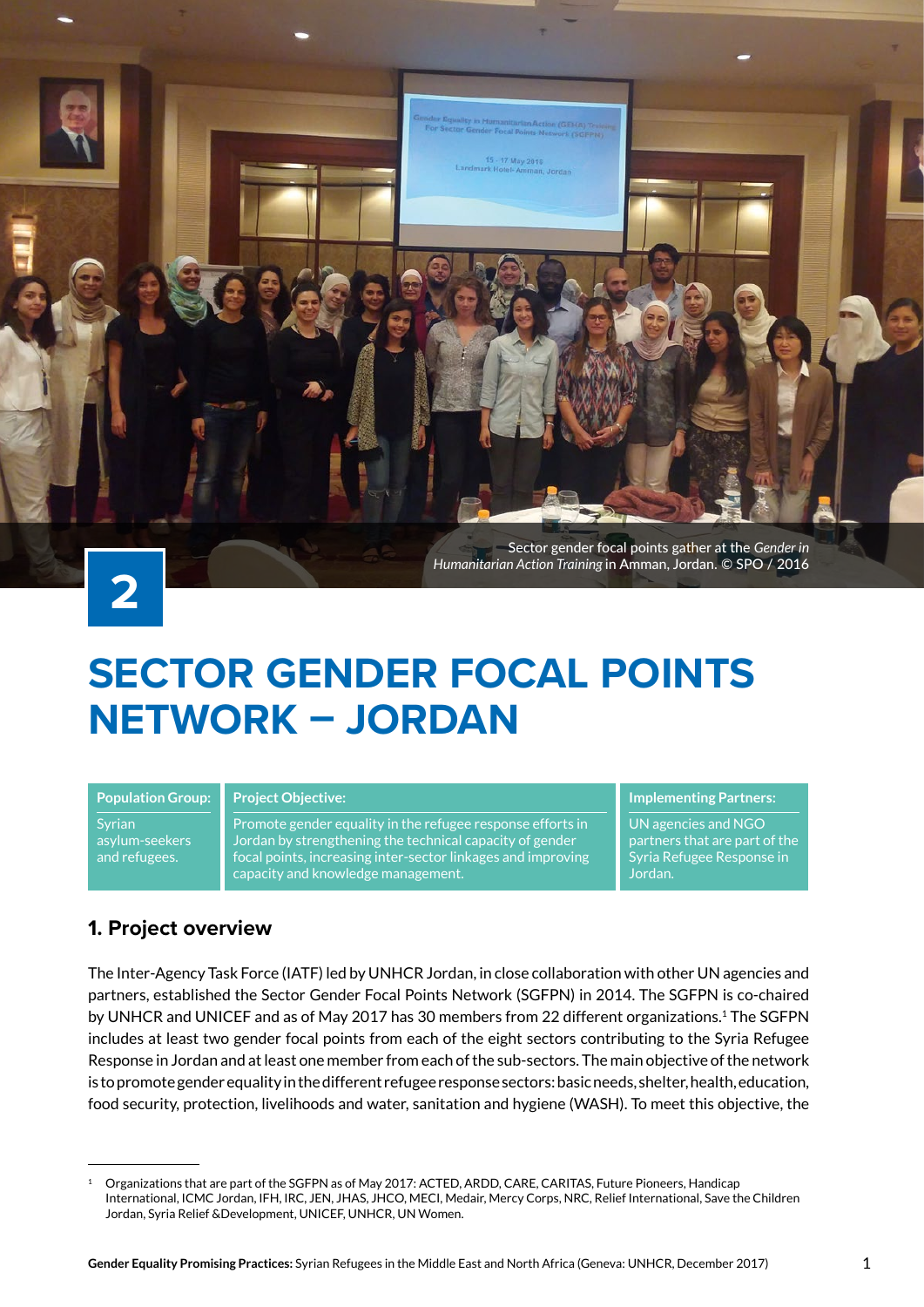SGFPN provides technical support, coordination, capacity building and knowledge management for gender equality. This strategic approach to building gender equality capacities from within the sectors helps ensure the continuity, accountability and sustainability of gender equality integration into humanitarian response plans and programming.

# **2. Context and needs**

In mid-2016, Jordan was host to 721,369 refugees and asylum-seekers, more than 90 per cent of whom are Syrians who were forced to flee the armed conflict in their country.<sup>2</sup> Jordan also hosts 2,117,361 registered Palestinian refugees who are provided protection and assistance by UNRWA.<sup>3</sup>

It has been clear throughout the Syria crisis that cultural beliefs and practices, legal structures in countries of origin and asylum, insecurity and socio-economic pressures contribute to the perpetuation of gender inequality among Syrian refugees, primarily discriminating against women and girls. This inequality allows men to enjoy greater access to and control over resources while it puts barriers in the way of women's mobility and decision making.

Gender inequality has an impact on Syrian women's access to humanitarian services, including health, education and livelihoods, as well as increases their risk of sexual and gender-based violence (SGBV).<sup>4</sup> When a comprehensive humanitarian effort was developed to respond to the Syria crisis in Jordan, the inter-agency coordination structure was seen to provide an opportunity to incorporate gender equality measures more systematically across all plans and programmes.

## **3. Process and activities**

The objectives of the SGFPN are to promote gender equality in the refugee response effort and to ensure that diverse refugee women, men, girls and boys have equitable access to humanitarian assistance and protection. The 30 members of the SGFPN meet monthly and are drawn from UN agencies as well as national and international civil society organizations. The sector gender focal points, who may be men or women, come from a variety of professional backgrounds and possess technical expertise in many different areas.

| Sectors:                                       | <b>Sub-Sectors:</b>                                       |
|------------------------------------------------|-----------------------------------------------------------|
| Basic Needs, Education, Food Security, Health, | Child Protection, Mental Health and Psychosocial Support, |
| Livelihoods, Protection, Shelter, WASH. ,      | Nutrition, Reproductive Health and SGBV.                  |

Focal point membership is voluntary; sector coordinators call for nominations when turnover of existing gender focal points happens, at which point new sector gender focal points can volunteer to participate. The sector coordinator then selects the sector gender focal point, based on the following criteria: (1) they are active members of respective sector working groups; and (2) they are committed to attending monthly SGFPN meetings and undertaking the necessary follow-up actions. Sector coordinators also look at levels of expertise, interest and motivation, organization, and other relevant factors when making their selections. Focal points are not necessarily at line management level, although the line managers within each respective

<sup>2</sup> UNHCR. *[Population Statistics – Midyear 2016 Stats](http://www.unhcr.org/statistics/mid2016stats.zip)*.

<sup>3</sup> UNRWA. *[Where we work: Jordan](https://www.unrwa.org/where-we-work/jordan)*.

<sup>4</sup> Arab Women Organization of Jordan, *[Unveiling Gender-Based Violence against Syrian Women Refugees in Jordan and Lebanon –](http://www.peacewomen.org/sites/default/files/AWO%20Research%20on%20Syrian%20Refugees-English.pdf)  [Research](http://www.peacewomen.org/sites/default/files/AWO%20Research%20on%20Syrian%20Refugees-English.pdf)*.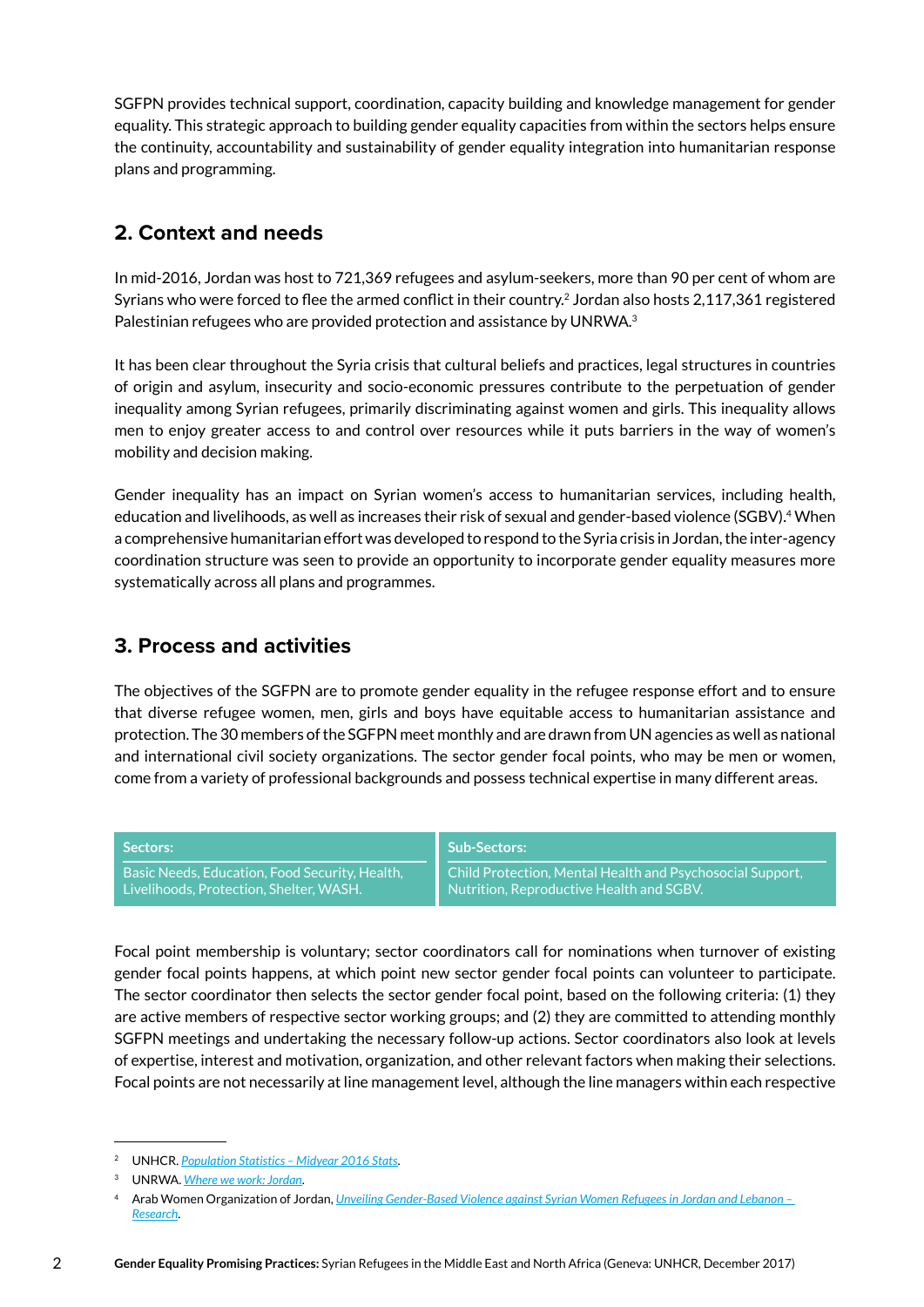organization must approve the participation of their staff in the SGFPN. The role of sector gender focal point is in addition to the normal workload of staff (who may include affiliated workforce members such as consultants).

The [Terms of Reference](https://data.unhcr.org/syrianrefugees/download.php?id=12597) for the SGFPN (*see* Annex 1) lay out the following responsibilities for focal points:

#### **1. Gender mainstreaming strategy**

 $\triangleright$  Support the sector coordinators to mainstream gender into the sector response plan.

#### **2. Technical support within sector meetings**

- $\blacktriangleright$  Advocate for the inclusion of gender issues in project formulation.
- Advocate for sector assessments to disaggregate data by sex and age.
- $\triangleright$  Support the sector to interpret and analyse the different needs, risks and capacities of women, men, girls, and boys in order to shape the development of appropriate activities.
- Support the inclusion of gender equality measures (*[IASC Gender Handbook in Emergency Action](https://www.humanitarianresponse.info/system/files/documents/files/Gender Handbook.pdf)* ADAPT ACT C Framework) in implementation, monitoring and evaluation.
- Contribute sector information and analysis to ensure a more accurate understanding of gender equality measures in humanitarian action.

#### **3. Capacity development**

- $\blacktriangleright$  Identify the needs of colleagues for information and training in gender equality mainstreaming.
- $\triangleright$  Support the sector coordinator to develop and deliver sector-appropriate gender equality analysis in programming workshops as well as training in the use of the *[IASC Gender Marker](https://www.humanitarianresponse.info/en/topics/gender/page/iasc-gender-marker)*.
- Encourage and support staff in raising gender equality issues in the sector.

#### **4. Knowledge management**

- $\blacktriangleright$  Participate in the SGFPN.
- Share information and experiences with the SGFPN members, contribute to SGFPN advice and guidance to elements of the Inter-Sector Working Group structure, and ensure that SGFPN messages are communicated regularly with all sector members.

In keeping with these areas of responsibility, activities of the SGFPN have included:

- In 2016, delivered annual training on *Gender in Humanitarian Action* to humanitarian workers involved in refugee response planning and programming in Jordan, benefiting 30 staff from eight sectors.
- Facilitating workshops to update sector-specific gender analysis.
- Assisting the protection and education sectors to develop and implement tailored impact indicators related to participation and gender equality.
- Supporting accurate and consistent usage of the *[IASC Gender Marker](https://www.humanitarianresponse.info/en/topics/gender/page/iasc-gender-marker)* in Jordan Humanitarian Fund proposals, and encouraging sector organizations to incorporate the Gender Marker in all their work.
- Piloting a project on the revised *IASC Gender and Age Marker*.
- Ongoing advocacy to mainstream gender equality in each sector.

In addition, the *[SGFPN Work Plan for 2017](http://data.unhcr.org/syrianrefugees/download.php?id=13010)* includes planned activities in the areas of coordination, resource sharing, capacity building, application of the *IASC Gender and Age Marker*, monitoring and analysis (*see* Annex 2).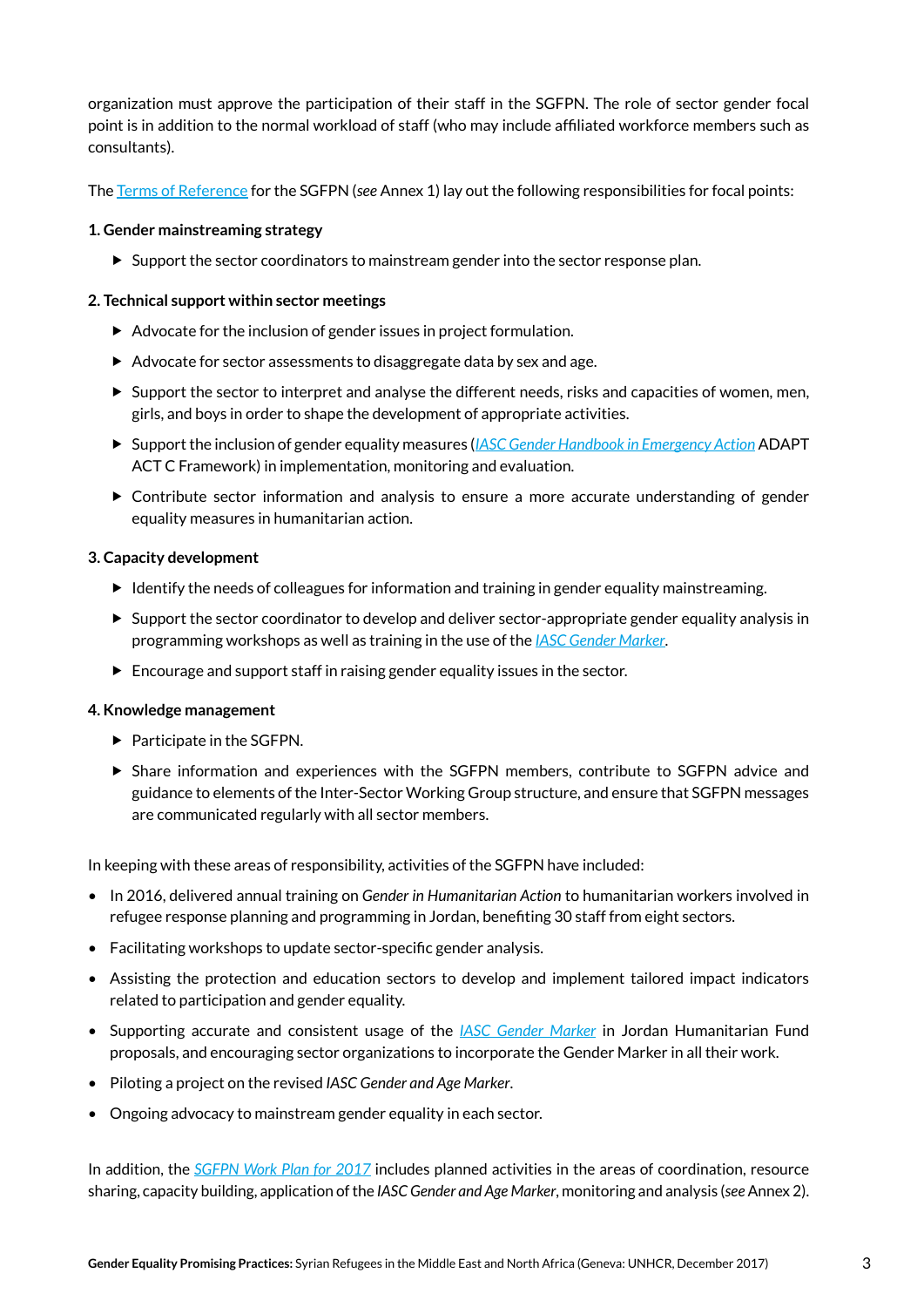## **4. Partners and resources**

As previously mentioned, the SGFPN consists of a total of 30 gender focal points from each humanitarian sector and sub-sector. A variety of UN agencies and civil society organizations contribute staff to the SGFPN at any given time, thereby broadening participation and ownership of inter-agency coordination responsibilities beyond the most established actors.

The SGFPN does not independently raise funds or manage resources; instead, each UN agency and civil society organization has the chance to contribute resources by undertaking activities prioritized by the SGFPN. While the SGFPN's specific focus is on humanitarian response to the Syria crisis, it also maintains contact and engages in coordination with such bodies as the Gender Theme Group of the United Nations Country Team (UNCT). The network has benefited from the support of the *inter-agency Senior Gender* [Capacity \(](https://www.humanitarianresponse.info/en/coordination/gencap)*GenCap*) Adviser.

The SGFPN's work to promote gender equality has been greatly facilitated by supportive leadership at the Inter Agency Task Force, the Inter-Sector Working Group and sector levels. Senior leadership has made gender equality a priority, ensuring its importance in the entire humanitarian response.

# **5. Participation and accountability**

The SGFPN is a highly participatory forum, where gender focal points can openly raise issues and discuss and propose joint activities. The SGFPN is accountable to the Inter-Sector Working Group as well as each sector coordinator. SGFPN members are also individually accountable for implementing their ToR (*see* Annex 1) and annual work plan (*see* Annex 2). All organizations active under the refugee response coordination structure are ultimately accountable to the Government of Jordan.

Cases of sexual exploitation and abuse identified within the various sectors may be referred to the protection from sexual exploitation and abuse mechanism via, for instance, the gender focal points from the protection sector.

#### **Age, Gender and Diversity Approach**

The gender equality training provided by the SGFPN takes into account different age, gender and diversity groups. While the principal focus of the SGFPN is gender equality, analysis frequently takes into consideration related elements of diversity, including, for example, age, disability and LGBTI issues.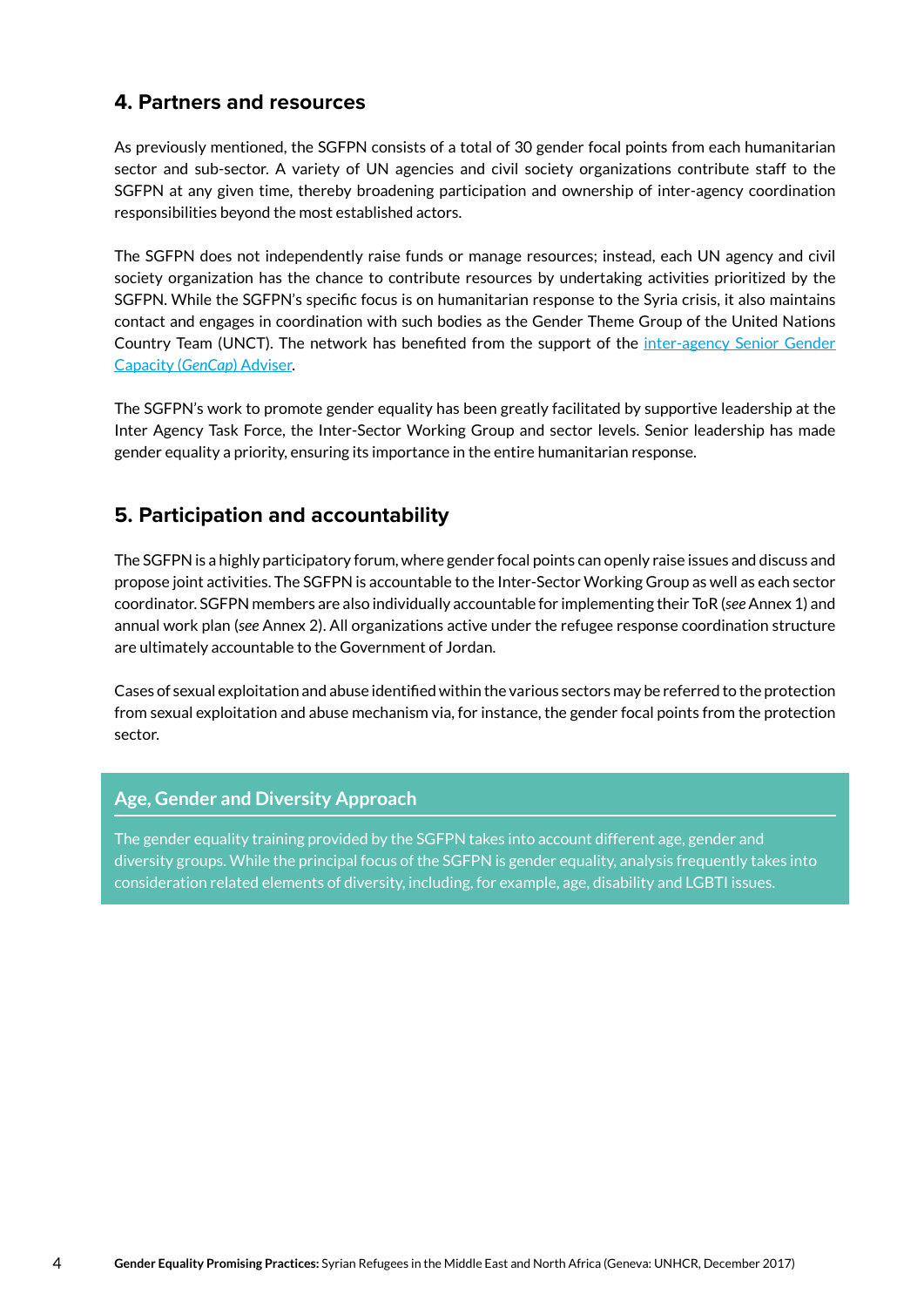## **6. Results**

Since 2014, the work of the SGFPN has resulted in greatly improved gender mainstreaming in the work of UN agencies and civil society organizations providing humanitarian assistance in Jordan. This was achieved in part by building awareness of the different needs, levels of access and participation of diverse women, men, girls, and boys within Jordanian refugee programming.

Concrete results include:

- Gender focal points have benefited from increased authority in the sector meetings, especially if they are skilful in leading and coordinating gender mainstreaming and programming targeting women and girls within their sector.
- All sectors are currently conducting gender analyses, with the education and health sectors having completed the process (*see* More information below).
- Greater knowledge and skills on gender equality among humanitarian staff due to training initiatives.
- Piloting of various IASC gender equality tools, contributing to the finalization of the *IASC Gender and Age Marker* and a monitoring tool for the *Gender Empowerment Measures*.
- Improved gender equality mainstreaming in refugee response programme design, through support for the correct usage of the *[IASC Gender Marker](https://www.humanitarianresponse.info/en/topics/gender/page/iasc-gender-marker)* in Jordan Humanitarian Funds proposals.
- Development and implementation of impact indicators related to participation and gender equality within the protection and education sectors.
- Increased documentation and analysis of sex and age-disaggregated data (SADD) in assessment, monitoring and evaluation, which has led to practical changes in programming.

For instance, as a result of monitoring and evaluation of SADD, the reasons behind the low participation of girls in camp child- and youth-friendly spaces, youth committees and volunteering committees have been re-examined. Protection actors have drawn on the findings to improve programming and take measures to address the barriers that prevent girls from accessing and participating in camp activities.

Similarly, actors in the health sector examined health-seeking behaviours among Syrian refugee women and used the findings to reduce the effects of the socio-cultural barriers that prevent some women from accessing public health units in the camps. This was done through the appointment of more female doctors and female health professionals, such as midwives.

#### **Sustainability**

The SGFPN is quite sustainable in that it does not rely on external funds or other resources, but on small contributions of staff time by many agencies. As such, sustainability is closely linked to the continued overall coordinated refugee response.

However, the frequent turnover of humanitarian staff and the departure of trained gender focal points has had a negative impact on the sustainability of SGFPN work. More efforts to ensure that the two slots for gender focal points per sector are always filled may be helpful in overcoming this challenge.